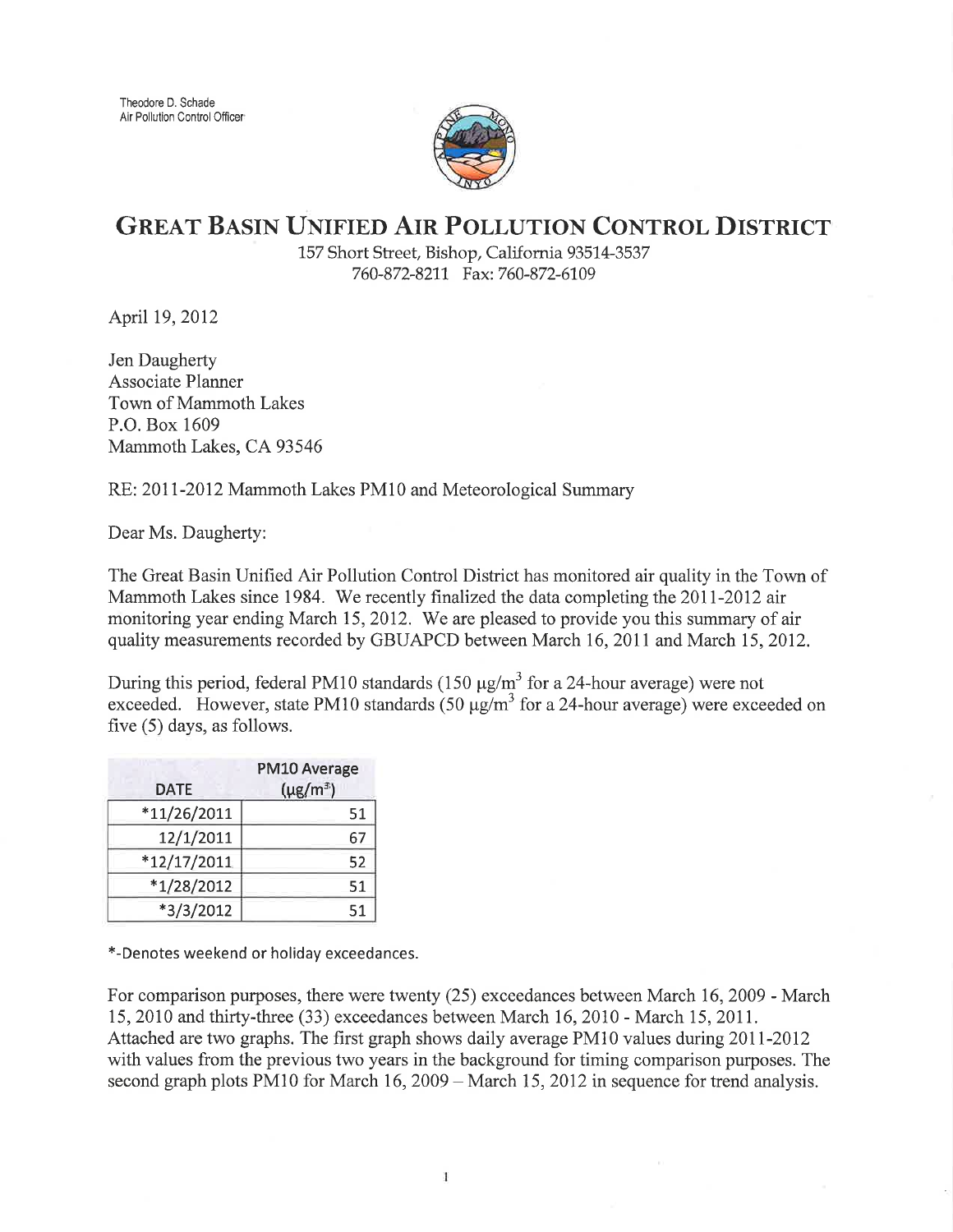It is interesting to note that 4 out of the 5 exceedance days (80%) occurred on weekends or holidays. When compared to the 14 out of the 25 exceedance days (56%) occurring on weekends or holidays in2009-2010, and to the 6 out of the 33 exceedance days (18%) in2010-2011, this year was significantly more.

Examination of meteorological conditions on days experiencing higher PMl0 values is useful for interpreting these results. The coldest hourly average temperatures were measured on the mornings of December 22, 2011 and March 7, 2012 at -15.8°C (3.6°F) and -15.1°C (4.8°F) respectively. Although these were not the days with the highest PM10 in 2011-2012, these periods of cold temperatures during the winter months following the passage of storm systems are accompanied by times of calm winds and elevated PMl0. The five days that did exceed the state PMl0 standard were cold with little wind activity. It is likely that the wood smoke and road cinder dust associated with anthropogenic activities and meteorological atmospheric inversion conditions contributed to relatively poor air quality on these days.

There were zero (0) days to exceed 100  $\mu$ g/m<sup>3</sup> in 2011-2012 and zero (0) days in exceedance of the state PM10 standard measured above 75  $\mu$ g/m<sup>3</sup>. This is a significant improvement to years past and air breathers of the Mammoth Lakes community benefit.

Please contact me with any questions you may have.

Thank you,

Theodore D. Schade Air Pollution Control Ofhcer

Enc.

t204191 1204192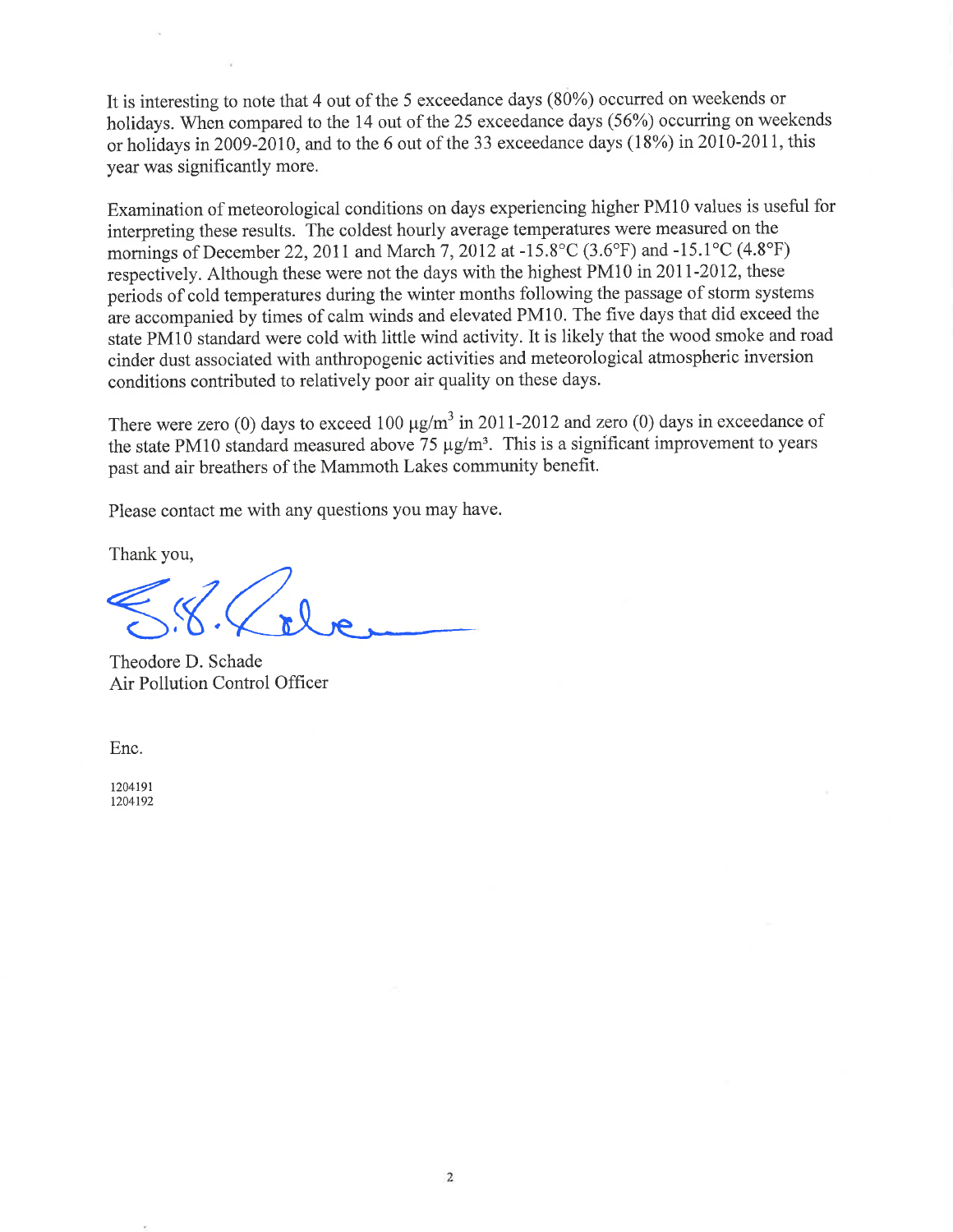